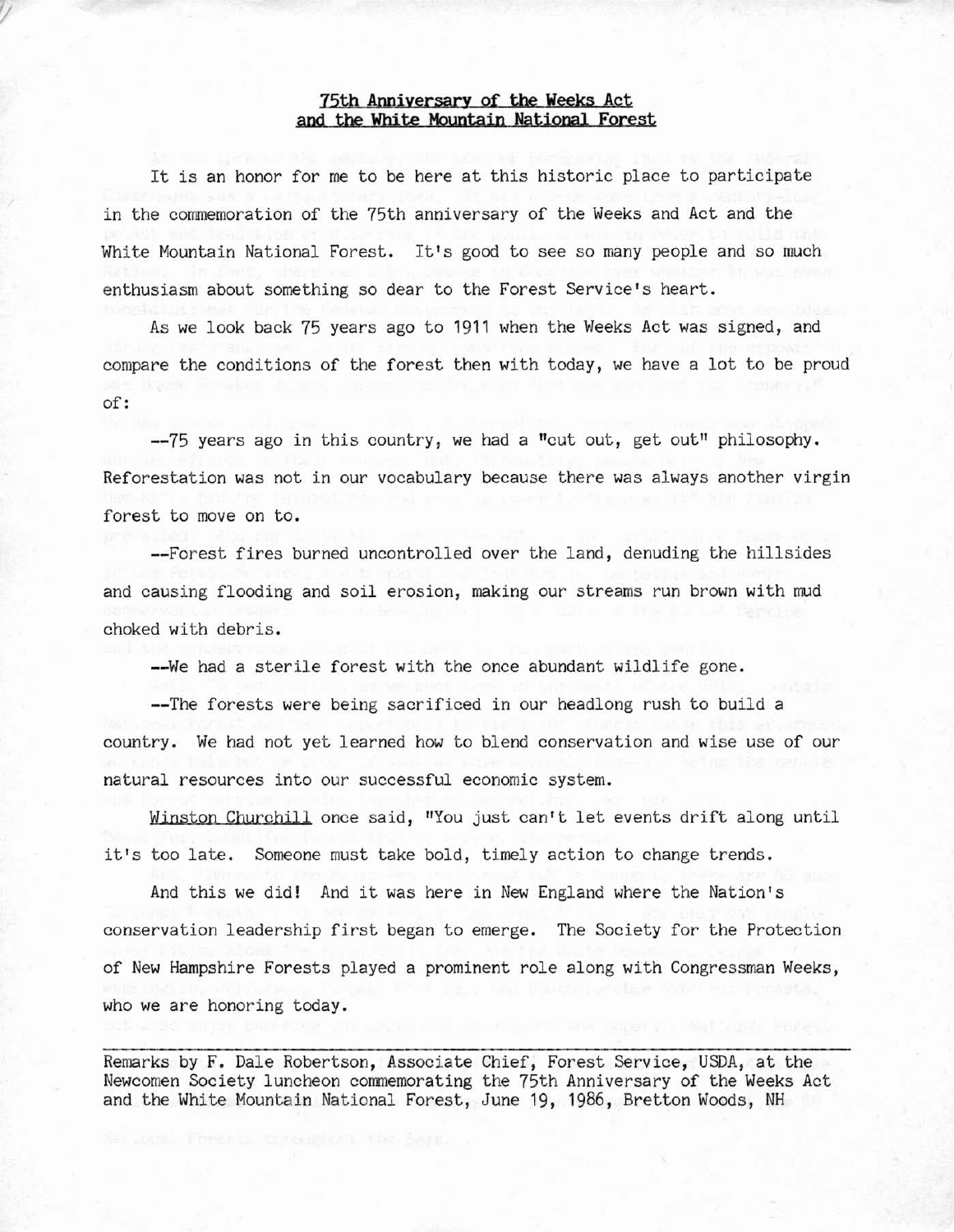At the turn of the century, the idea of purchasing land by the Federal **Government was a revolutionary idea. It was a departure from a century-long** policy and tradition of disposing of the public domain in order to build the **Nation. In fact, there was a big debate in Congress over whether it was even** constitutional for the Federal Government to buy land. As with most new ideas, **strong resistance set in and strong opposition formed. Part of the opposition was House Speaker Joseph Cannon who declared !lnot one red cent for** scenery. II **We saw the establishment of a National Forest as a waste of money and stopped earlier efforts in their tracks. But, fortunately, people here in New Hampshire had the persistence and staying power to "keep at i til and finally** prevailed. And for this, the rest of the Nation, and particularly those of us in the Forest Service, are thankful and indebted to the people and early **conservation leaders here in New England. The roots of the Forest Service and the conservation movement run deep to this part of the country.**

Well, 75 years later, as we meet here in the heart of the White Mountain **National Forest and have opportunity to visit this forest later this afternoon,** we can't help but be proud of what we have accomplished--we, being the people **and Forest Service working together in partnership. We once again have a** beautiful, bountiful forest that is serving the people.

And, thanks to the Weeks Act and strong public support, there are 50 such National Forests in 15 States east of the Great Plains. Not only can people enjoy hiking along the Appalachian Trail on the White Mountain, George **Washington, Jefferson, Pisgah, Cherokee, and Chattahoochee National Forests, but also enjoy canoeing the lakes and streams of the Superior National Forest** in Minnesota, hunting in the loblolly pine and cypress flats of the Kisatchie **National Forest in Louisiana, or camping and picnicking in anyone of the 50** National Forests throughout the East.